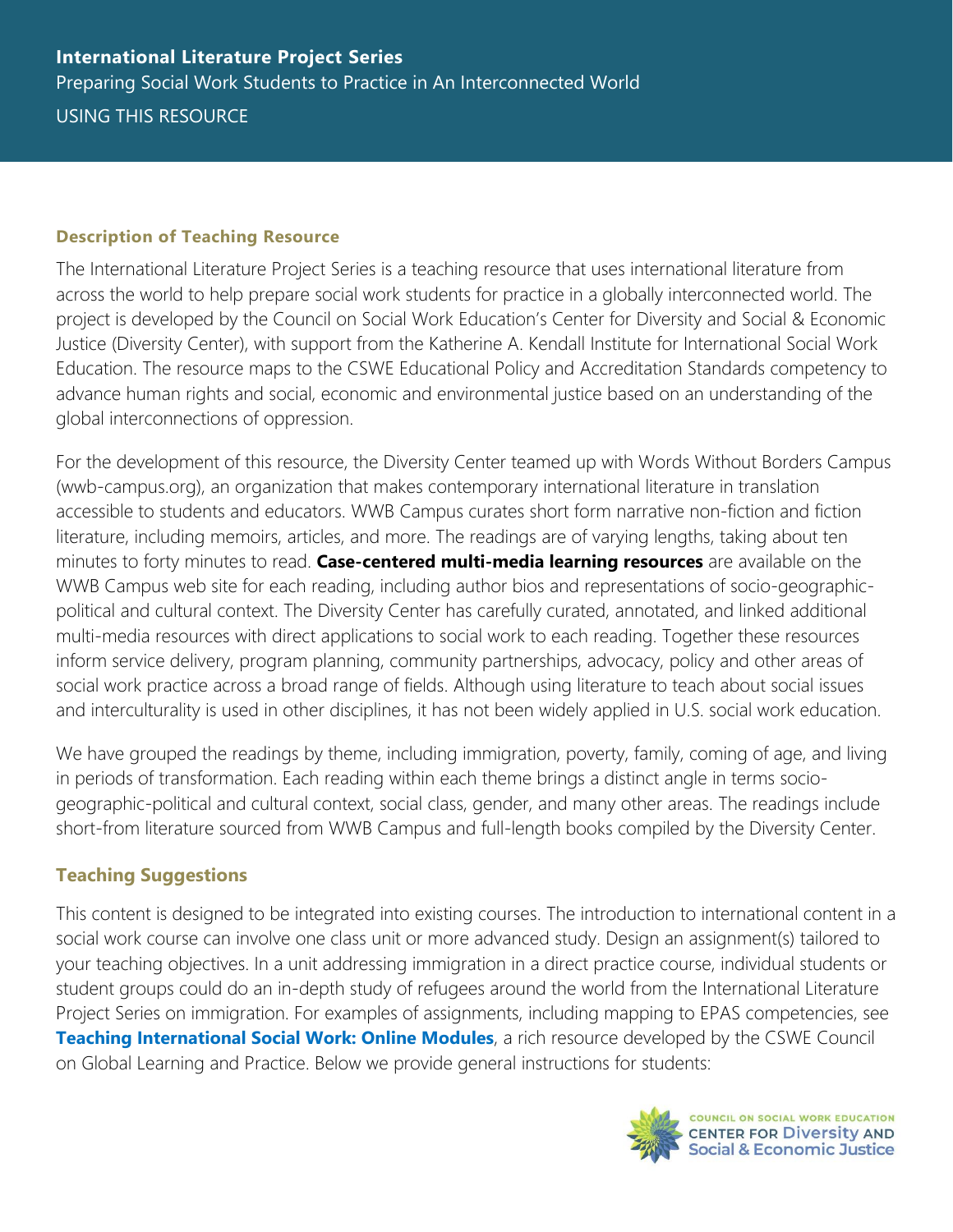Step 1. Choose a reading from the International Literature Project Series. Click on the title to access the reading and the linked set of teaching and learning resources. All the readings (except full-length books) and resources included in the series are downloadable free of charge.

Step 2. Read and study the reading, which is a story, a memoir, a journalistic account, or an article. (Note for instructor: research shows that rather than assigning a class-wide reading, a more effective learning approach is to allow students to choose readings from a subset curated by the instructor.)

Step 3. Explore the case-centered multi-media learning resources provided for each reading: (a) author bios, socio-geographic-political and cultural context, maps, images, and others, which are on the WWB Campus web site and (b) the annotated social work resources with direct applications to social work practice compiled by the Diversity Center and linked to each reading.

Step 4. Engage in various learning activities assigned by the instructor intended to (a) motivate empathy, ethical reasoning, and critical thinking, (b) gain skills in interculturality, such as those introduced in **[UNESCO's Guidelines on Intercultural Education](https://unesdoc.unesco.org/ark:/48223/pf0000147878)**, which involve the ability to listen, the ability to wonder, and the ability to dialogue, and (c) integrate approaches from across the world specific to working with immigrants into social work practice approaches taught in the class. Explore more resources to learn more about areas that interest you.

Step 5: Optional: Reflect on what you learned. Participate in a student pre- and post-test evaluation. (Note for instructor: contact the Diversity Center if you are interested in being part of a study to evaluate the project in social work classrooms and co-publishing the results.)

|                                                                                                                                                                                                                                                          | Step-by-step teaching unit                                                                                                                                                                                                                             |
|----------------------------------------------------------------------------------------------------------------------------------------------------------------------------------------------------------------------------------------------------------|--------------------------------------------------------------------------------------------------------------------------------------------------------------------------------------------------------------------------------------------------------|
| <b>EXAMPLE:</b> In a direct practice course, have students explore the<br>experiences of refugees across the world, their unique socio-political                                                                                                         | contexts, the social work practice approaches used to support them, etc.                                                                                                                                                                               |
| Educator                                                                                                                                                                                                                                                 | Students                                                                                                                                                                                                                                               |
| • Select a course and design an assignment<br>tailored to the course objectives<br>Plan one class session or multiple ones<br>٠<br>• Choose an individual or group format<br>• Pick a set of readings from WWB Campus<br>for the students to choose from | • Pick a reading(s) according to their interests<br>Explore the teaching and learning resources<br>٠<br>- Words Without Borders Campus<br>- Social work<br>• Reflect on how literature connected them to<br>the lives of refugees/informed social work |